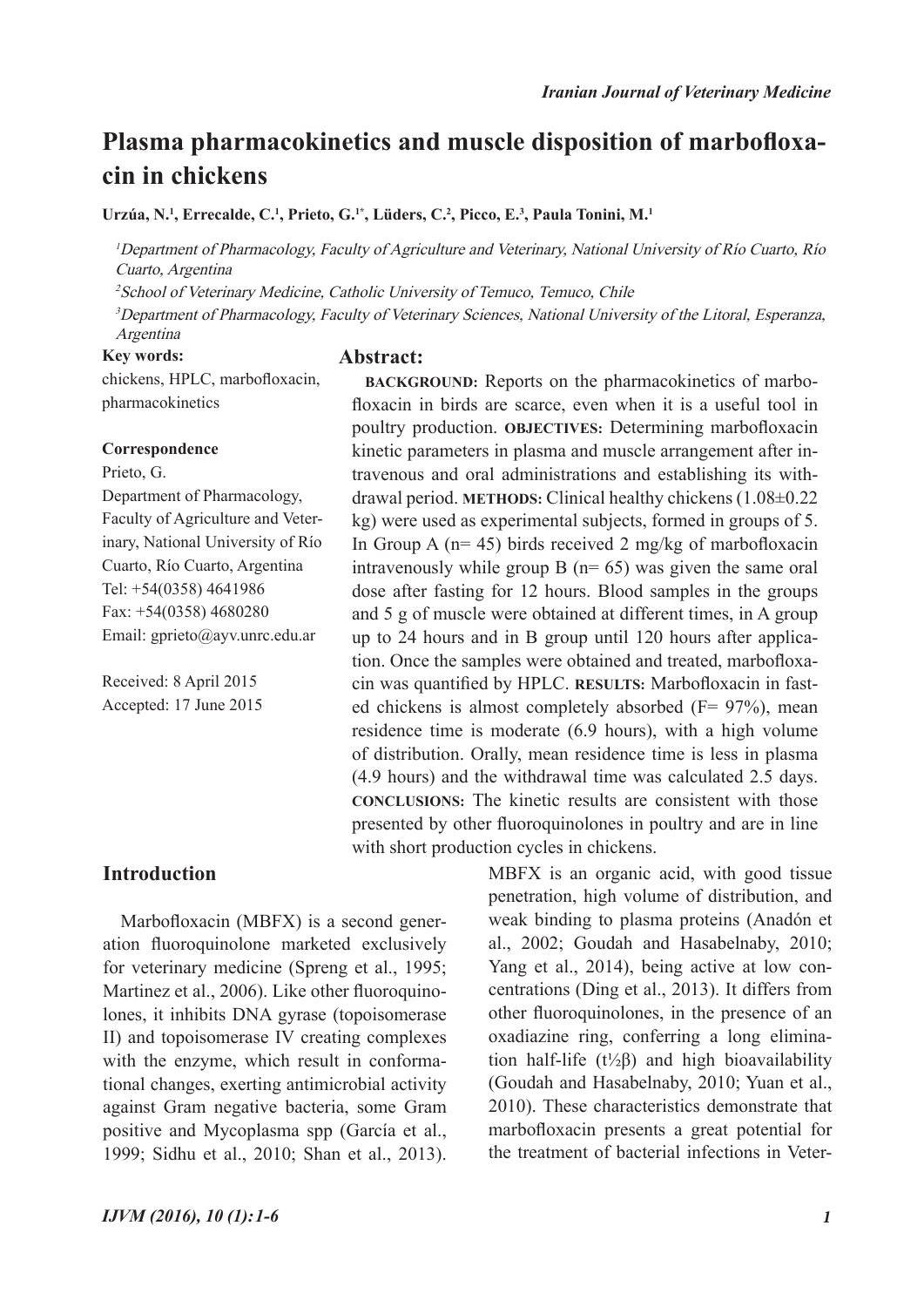inary Medicine (Thomas et al., 2001).

Investigations on MBFX pharmacokinetics in comestible birds are scarce, counting those of Anadón et al. (2002), Huang et al. (2003), and Ding et al. (2010) in chickens, Goudah and Hasabelnaby (2010) and Yuan et al. (2010) in ducks and Haritova et al. (2006, 2013) in turkeys and quail. Demonstrating short to moderate mean residence time in these species, ranging from 2.99 to 5.96 hours, the latter registered in chickens (Anadón et al., 2002), bioavailability ranges in chickens varies from 56.2% (Anadón et al., 2002) to 95.7% (Huang et al., 2003). Half-life elimination is fast in quails 2.01 (h) (Haritova et al., 2013), but slower in chickens being 5.6 and 6.5 hours after intravenous application, reported by Anadón et al. (2002) and Huang et al. (2003), respectively. The objective of this study was to describe the pharmacokinetic variables of MBFX in plasma and muscle disposition after intravenous and oral administrations, estimating MBFX withdrawal time in chickens.

## **Materials and Methods**

**Animals:** 110 Ross line chickens from a farm near Río Cuarto city (Argentina) were used; these 30-day-old birds were clinically healthy, with a weight of 1.08±0.22 kg. The birds were transferred to the Veterinary Medicine Faculty at the National University of Río Cuarto and housed in a conditioned box for an acclimatization period of seven days before the study, at a temperature of 18°C, with food and water ad libitum

**Experimental design (Broiler management):** 110 chickens were randomly divided into two groups of 45 (A) and 65 (B) chickens respectively, with five replicates each one. Both were given a single dose of MBFX of 2 mg/kg, intravenously for group A and orally for B, after 12 hours of fasting. Following MBFX administration, according to the techniques approved by the Bioethics Committee of the

National University of Río Cuarto, batches of five animals per time were slaughtered at different times, A (0.25, 0.5, 1, 2, 4, 6, 8, 12, 24 hours) and B (0.25, 0.5, 1, 2, 4, 6, 8, 12, 24, 48, 72, 96, 120 hours). Blood samples from each bird (5 ml) were centrifuged at 2500 rpm x 10 minutes and the plasma obtained was saved in sterile vials. Furthermore, samples of 5 grams of pectoral muscle were obtained and stored at -20 °C along with plasma until processing. Determination of plasma and muscle concentrations of MBFX was taken out by HPLC, using the modified technique of Bottcher et al. (2001).

**HPLC conditions:** MBFX and internal standard (enrofloxacin 2.5 µg/ml) were eluted isocratically with a flow rate of 0.8 ml/min using a mobile phase consisting of deionized water, acetonitrile, and triethylamine (790:200:10 V/V/V) adjusted to pH 3 with phosphoric acid. Calibrating the wavelength of fluorescence detector at 295 nm (excitation) and 490 nm (emission), respectively.

**Sample preparation:** The modified method of Böttcher et al. (2001) was used for the quantification of MBFX in plasma and tissue samples. Plasma samples were prepared by placing them in an Eppendorf tube 150 µL of plasma, 600 µL of extraction solution (ES) consisting of deionized water, methanol and perchloric acid in a ratio (500: 500: 1 v/ v/ v), 40 µL of internal standard, and 150 µL of deionized water. underwent agitation by vortex for 30 seconds, and then they were/it was centrifuged at 13,500 rpm for 25 min at 4°C. The obtained supernatant was filtered on nylon membrane 0.22  $\mu$ m. A similar process/procedure was used for muscle samples, taking 150 mg of muscle to which 600 µL of ES, 40 µL of internal standard, and 150 µL of deionized water were added; the samples were mechanically homogenized for 1 minute and kept in refrigeration at 4°C for 12 hours for subsequent centrifugation for 25 min at 13,500 rpm at 4°C, filtering the supernatant through 0.22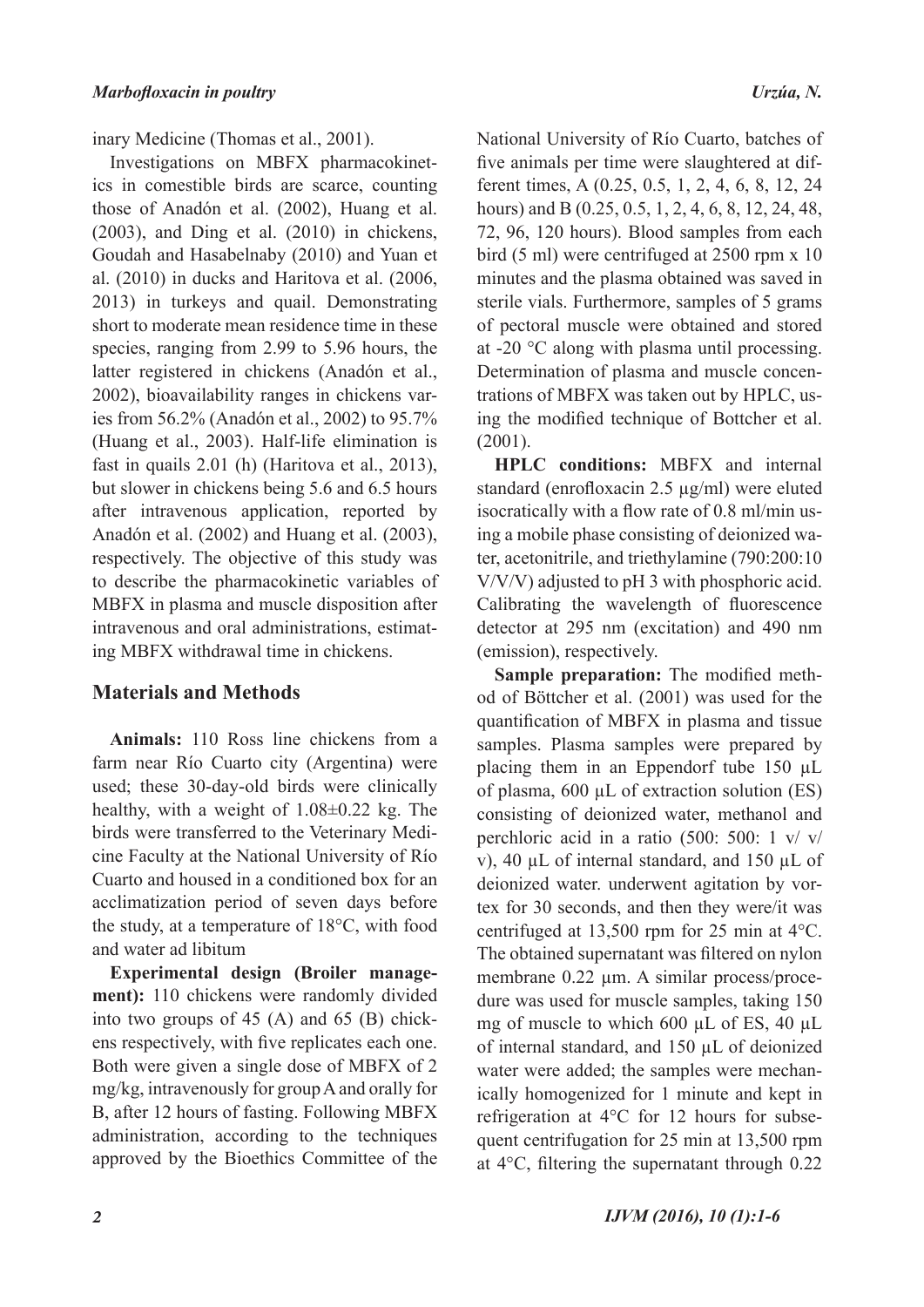µm nylon membrane.

**Calibration of the chromatographic method:** For testing, plasma and muscle samples were used, added with known MBFX concentrations from  $0.009$  to  $2.5 \mu g/ml$  for plasma and 0.004 to 1.25 µg/mg for muscle. Determining the degree of adjustment of the area values index and their respective calibration by linear regression.

**Data analysis:** MBFX average concentrations, obtained in plasma at different times and routes, were processed by means of PK Solution 2.0 kinetic software (Farrier, 1999), in order to obtain plasma pharmacokinetic parameters. Oral bioavailability (F) was determined using the equation  $F = (AUCoral) / (AUCiv)$ (Baggot, 2002; Bousquet-Melou and Toutain, 2004).

Withdrawal period in muscle was performed by analysis of muscle residues, using the EMEA WT 1.4 Software (Hekman and Hoogland, 1996), with a confidence interval of 95%. Maximum residue limit (MRL) was established in 150 µg/kg, according to FDA and EMEA directives for MBFX.

#### **Results**

**Calibration method:** The method proved to be linear in the examined interval  $(r2 >$ 0.99). Intra and interassay coefficients of variation were  $\leq 1.73\%$ . 50 µl of plasma and muscle injection provides the quantitation limits of 0,006  $\mu$ g/ml and 0.07  $\mu$ g/mg, respectability. Recovery tests performed to establish the precision of the extractive method in plasma samples showed a percentage of 86%, whereas in muscle it was 87%.

**Intravenous and oral administrations of marbofloxacin:** Figure 1 shows mean  $(\pm SD)$ plasma and muscle marbofloxacin concentrations versus time, whereas in Table 1 mean (±SD) values for intravenous and oral plasma pharmacokinetics parameters are shown. After a 2 mg/kg single oral dose, marbofloxacin was





Figure 1. Marbofloxacin plasma and muscle concentration vs. time profiles, after intravenous and oral 2 mg/kg single dose in chickens (data as mean  $\pm$  SD). i.v plasma  $\rightarrow$ oral plusma  $\rightarrow$  i.v muscle  $\rightarrow$  oral plusma  $\rightarrow$ 

Table 1. Mean  $\pm$  SD marbofloxacina pharmacokinetics parameters, after intravenous and oral 2 mg/kg single dose in chickens. Abbreviations: Cmax, maximum plasma concentration; Tmáx time to peak concentration; t½abs, absorption half-life; t½α distribution half-life; t½α elimination half-life; AUC, area under the curve;  $F(%)$ , bioavailability; Vd area, volume of distribution; MRT, mean residence time and Cl, plasma clearance.

| <b>Pharmacokinetic</b> | IV    | Oral  |
|------------------------|-------|-------|
| parameters             |       |       |
| $Cmax(\mu g/ml)$       |       | 0.8   |
| Tmax(h)                |       | 1.0   |
| $t\frac{1}{2}abs(h)$   |       | 0.12  |
| $t\frac{1}{2}a(h)$     | 0.9   | 2.88  |
| $t\frac{1}{2}a(h)$     | 6.45  | 4.71  |
| $AUC$ ( $\mu$ g-h/ml)  | 4.8   | 4.7   |
| F%                     |       | 98    |
| Vdarea L/kg            | 3.88  | 2.83  |
| MRT(h)                 | 6.9   | 4.9   |
| Clt (L/h/kg)           | 0.416 | 0.417 |

quickly absorbed, resulting in 0.8 µg/mlCmax, evidenced by Tmax and t½abs values of 1 and 0.126 hours respectively in plasma. It was also rapidly and widely distributed after intravenous administration, reflected by a 0.9 hour t½α and a 3.88 L/kg Vdárea, suggesting good tissue penetration; removal was slow (t<sup>1</sup>/<sub>2</sub>β) 6.45 hours) and the plasma clearance (Clt) was 6.94 ml/min/kg.

**Marbofloxacin analysis in muscle:** Orally, MBFX residues were detected in muscle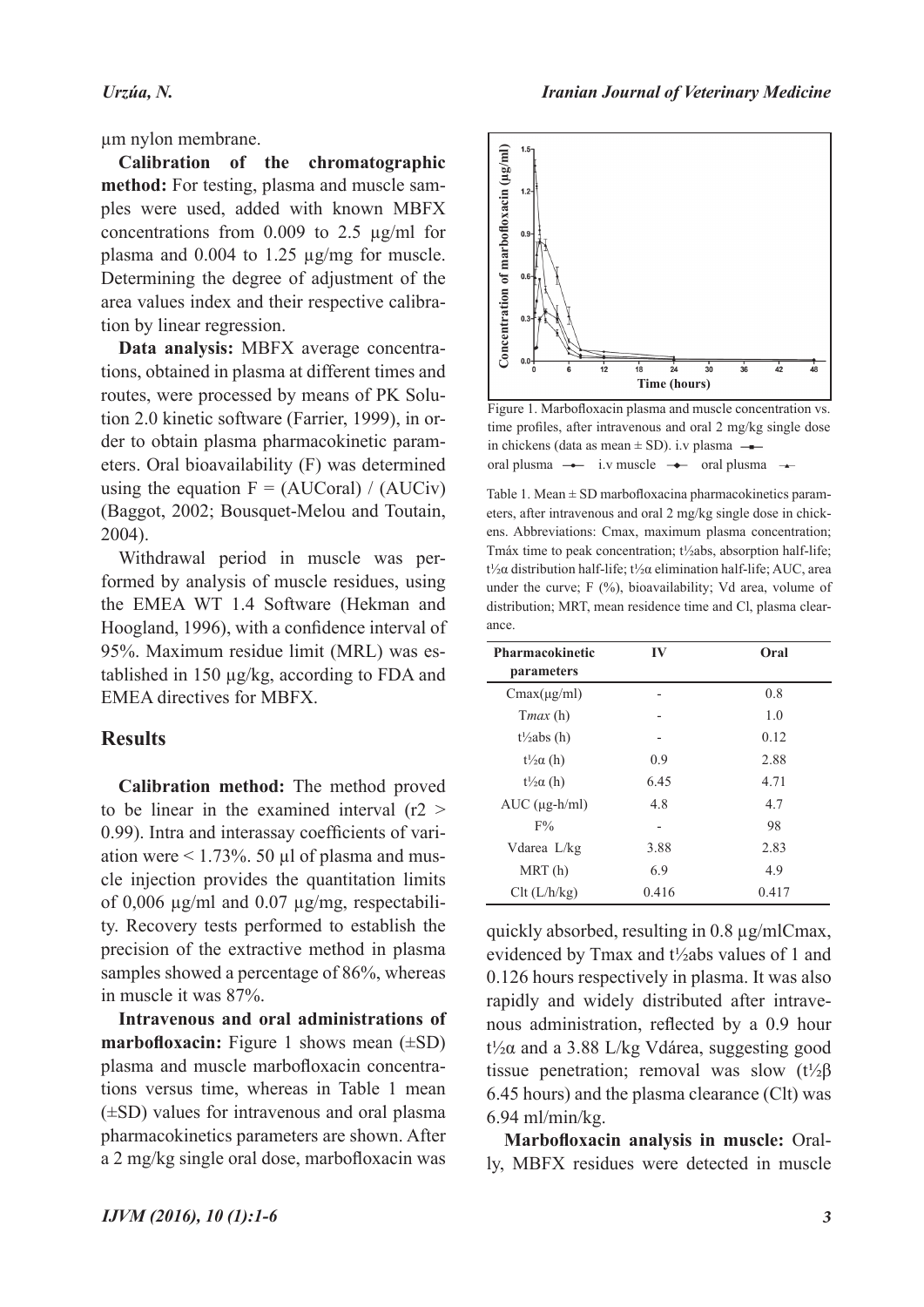up to 48 hours after administration, reaching a maximum concentration of 0.351 µg/mg 2 hours post-administration, while intravenously, the maximum concentration was 0.342 µg/ mg, and residues were detected until 24 hours post-application (Fig. 1).

Withdrawal time for MBFX in muscle was estimated to be 2.5 days.

## **Discussion**

Plasma kinetic parameters indicate that marbofloxacin oral administration has rapid absorption, reflected by a Cmax of  $0.8 \mu g$ / ml, 1 hour post-administration, similar to 1.05 µg/ml obtained by Anadón et al. (2002), but less than 1.84 µg/ml obtained by Huang et al. (2003) at higher doses (2.5 mg/kg). Yuan et al., 2011 showed a Cmax of 1.13 µg/ml in ducks with a of 2.5 mg/g dose, meanwhile Haritova et al. (2003) reported 0.67 µg/ml in turkeys with a dose of 2 mg/kg, reaching Tmax 1 hour post-administration, similar to Anadón et al., 2002, Huang et al., 2003, and Ding et al., 2013 in chickens. The volume of distribution indicates a high tissue passage after intravenous application, greater than that obtained by Anadón et al. (2002) and Huang et al. (2003).

Under the rapid dissolution in intestinal media of fluoroquinolones (Kim & Nightingale, 2000; Scholar, 2002), marbofloxacin plasma concentrations could be measured from 15 minutes to 48 hours after oral administration, and these data were consistent with other studies conducted with these drugs in chickens (Anadón et al., 2002; Huang et al., 2003).

The AUCárea obtained in the study, 4.8 mg-h/ml, is lower than in chickens. Anadón et al. (2002) observed values of 10.5 mg-h/ ml, giving 2 mg/kg repeated for three days, whereas Ding et al. (2013) obtained 9.8 g-h/ ml, in infected animals at 5 mg/kg in repeated doses. Since fluoroquinolones are dose-dependent antimicrobials, treatments with high and repeated doses may increase the AUC.

Oral bioavailability ( $F = 98\%$ ) is similar to 95% reported by Huang et al. (2003), but higher than 56.8% cited by Anadón et al. (2002); this difference is attributable to the 12 hour fasting.

The high dissolution in the intestinal environment and the amphoteric character of marbofloxacin must be considered.

Plasma t<sup> $1/2\beta$ </sup> was 6.4 hours, similar to that presented in other studies with MBFX in chickens by Anadón et al. (2002), Huang et al. (2003), and Ding et al. (2013), in which the time periods were 5.26, 6.48, and 6.8 hours, respectively. An oxadiazinic ring in MBFX structure determinates the pharmacokinetic characteristics associated with elimination half-life and bioavailability (Haritova et al., 2006), showing a moderate plasma permanence reflected by t½β and TMR. These data are consistent with the history of fluoroquinolones in poultry (Anadón et al., 2002; Ding et al., 2013) with greater tissue retention.

Marbofloxacin kinetic profile after oral and intravenous administration is consistent with that described by Anadón et al. (2002), Huang et al. (2003), Haritova et al. (2006), Yuan et al. (2011), and Ding et al. (2013) for this drug in birds.

After oral administration, muscle disposition occurs quickly detecting levels at 15 minutes and after 72 hours post-application (Anadón et al., 2002; Huang et al., 2003; Ding et al., 2013). The disposition curve versus time in muscle shows the most significant levels between 1 and 4 hours; considerable tissue levels are attributable to reduced plasma proteins binding, lipid solubility, and amphoteric characteristics determining poor ionization of the drug in blood thus facilitating passage through membranes, and slower elimination compared to the plasma (Thomas et al., 2000; Anadón et al., 2002; Baggot, 2002; Guiguére et al., 2013.)

The withdrawal period of 2.5 days agrees with that calculated by Anadón et al. (2002), but is less than that presented by Yang et al.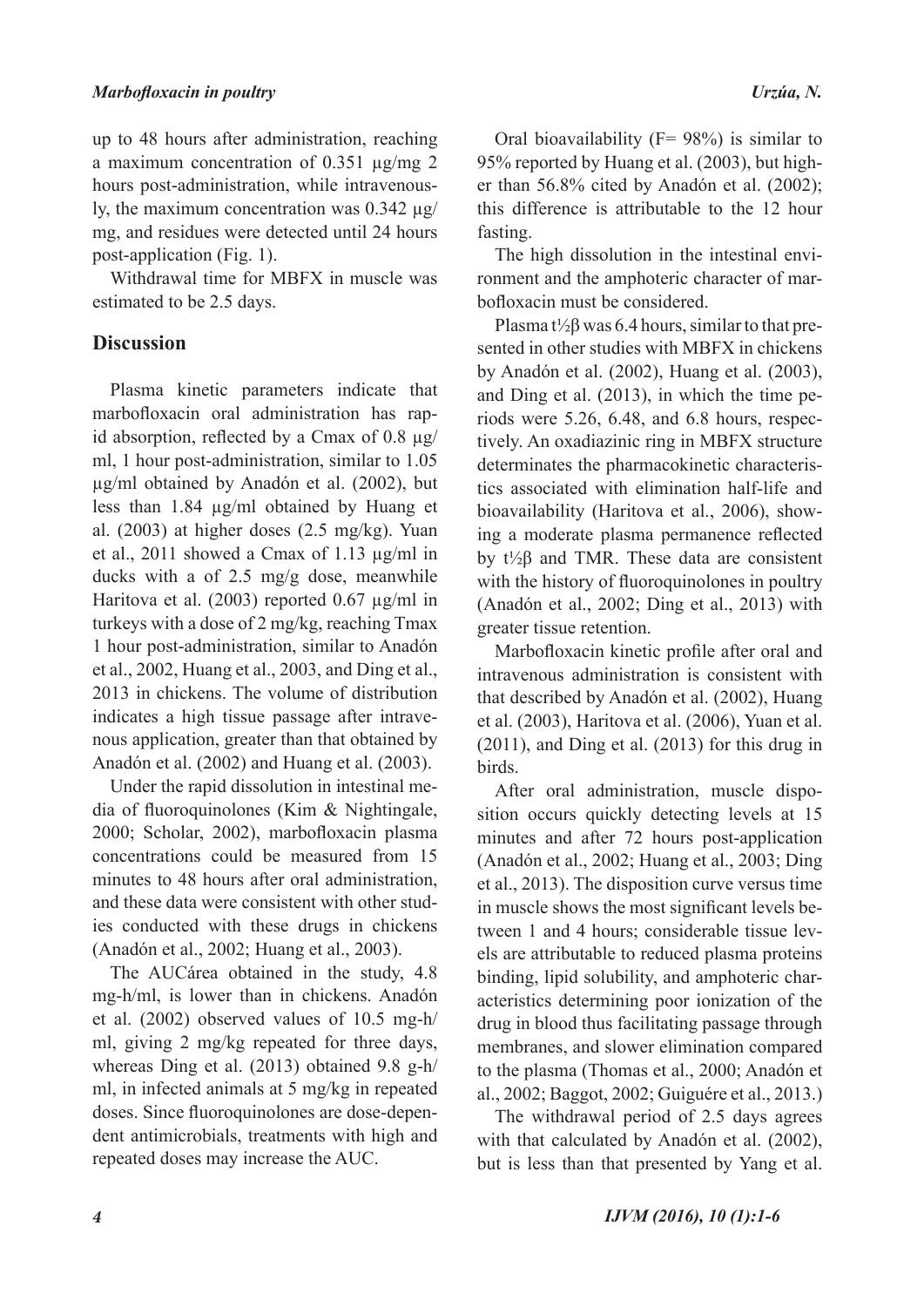### *Urzúa, N.*

(2014), estimated in four days but not calculated with the software used here. The withdrawal period of this experience, which influences when choosing an antimicrobial in poultry, is reasonable and consistent with the brevity of broiler production cycles.

### **References**

- Anadón, A., Martinez-Larrañaga, M.R., Díaz, 1. M.J., Martinez, M.A., Frejo, M.T., Martínez, M., Tafur, M., Castellano, V.J. (2002) Pharmacokinetic characteristics and tissue residues for marbofloxacin and its metabolite N-desmethyl marbofloxacin in broiler chickens. Am J Vet Res. 63: 927-93.
- Baggot, J.D. (2002) En: Terapéutica Antimi-2. crobiana Veterinanria: Principios de BiodiS- ponibilidad Y Disposición De Los Fármacos Antimicrobianos. Prescott J. (ed.).  $(3<sup>rd</sup> ed.)$ Buenos Aires, Argentina p. 43-76.
- Böttcher, S., Baum, H., Hoppe-Tychy, T., Benz, 3. C. (2001) An HPLC assay as a microbiological assay to determine levofloxacin in soft tissue, bone, bile and serum. J Pharm Biomed Anal. 25: 197-203.
- Ding, H., Wang, L., Shen, X., G.U, X., Zeng, 4. D., Zeng, Z. (2013) Plasma and tissue pharma- cokinetics of marbofloxacin in experimentally infected chickens with Mycoplasma gallisep- ticum and *Escherichia coli*. J Vet Pharmacol Therap. 36: 511-515.
- Farrier, D.S. (1999) PK Solutions 2.0, Non-5. compartmental Pharmacokinetics. Data Analysis. Ashland, USA.
- García, M.A., Solansa, C., Aramayonab, J.J., 6. Ruedab, S., Breganteb, M.A. (1999) Determination of marbofloxacin in plasma samples by high-performance liquid chromatography using fluorescence detection. J Chromatogr B. 729: 157-161.
- Giguére, S., Prescott, J., Dowling, P., (2013) 7. Antimicrobial Therapy in Veterinary Medicine. John Wiley and Sons. (eds.).  $(5<sup>th</sup>$  ed.) Wi-

ley Blackwell. Iowa, USA.

- position of marbofloxacin after single dose intravenous, intramuscular and oral admin- istration to Muscovy duck. J Vet Pharmacol Therap. 34: 197-201. 8. Goudah, A., Hasabelnaby, S. (2010) The dis-
- Haritova, A.M., Dimitrova, D., Dinev, T., 9. Moutafchieva, R., Lashev, L. (2013) Comparative pharmacokinetics of enrofloxacin, dano-<br>floxacin and marbofloxacin after intravenous and oral administration in Japanese Quail (*Conturnix conturnix japónica*). J avian Med Surg. 1: 23-31.
- 10. Haritova, A.M., Rusenova, N.V., Parvanov, P.R., Lashev, L.D., Fink- Gremmels, J. (2006) Integration of pharmacokinetic and phar- macodynamic indices of marbofloxacin in turkeys. Antimicrob Agents Chemother. 50: 3779-3785.
- 11. Hekman, P. (1996) WT1.4 Withdrawal time calculation program. Freeware, distributed by the European Agency for the Evaluation of Medicinal Products (EMEA), London, UK.
- 12. Huang, X.H., Chen, Z.L., Zhang, S.T., Zeng, Z.L. (2003) Influence of experimentally *Pasteurella multocida* Infection on the pharmaco-<br>kinetics of marbofloxacin in broiler chickens. Acta Veterinaria et Zootechnica Sinica. 34: 98- 102.
- lones: Pharmacokinect and pharmacodynamic of the fluoroquinolones. Andriole, V. (ed.)  $(3^{rd}$ ed.) California, USA. p. 169-193. 13. Kim, M., Nightingale, C. (2000) The Quino-
- 14. Martinez, M., McDermott, P., Walker, R. (2006) Pharmacology of the fluoroquinolones: a perspective for the use in domestic animals. Vet J. 172: 10-28.
- 15. Shan, Q., Wang, J., Yang, F., Ding, H., Liang, C., Lv, Z., Li, Z., Zen, Z. (2013) Pharmacokinetic/pharmacodynamic relationship of marbofloxacin against *Pasteurella multocida* in a tissue-cage model in yellow cattle. J Vet Phar- macol Therap. 37: 222-230.
- 16. Sidhu, P.K., Landoni, M.F., AliAbadi F.S., Lees, P. (2010) Pharmacokinetic and phar-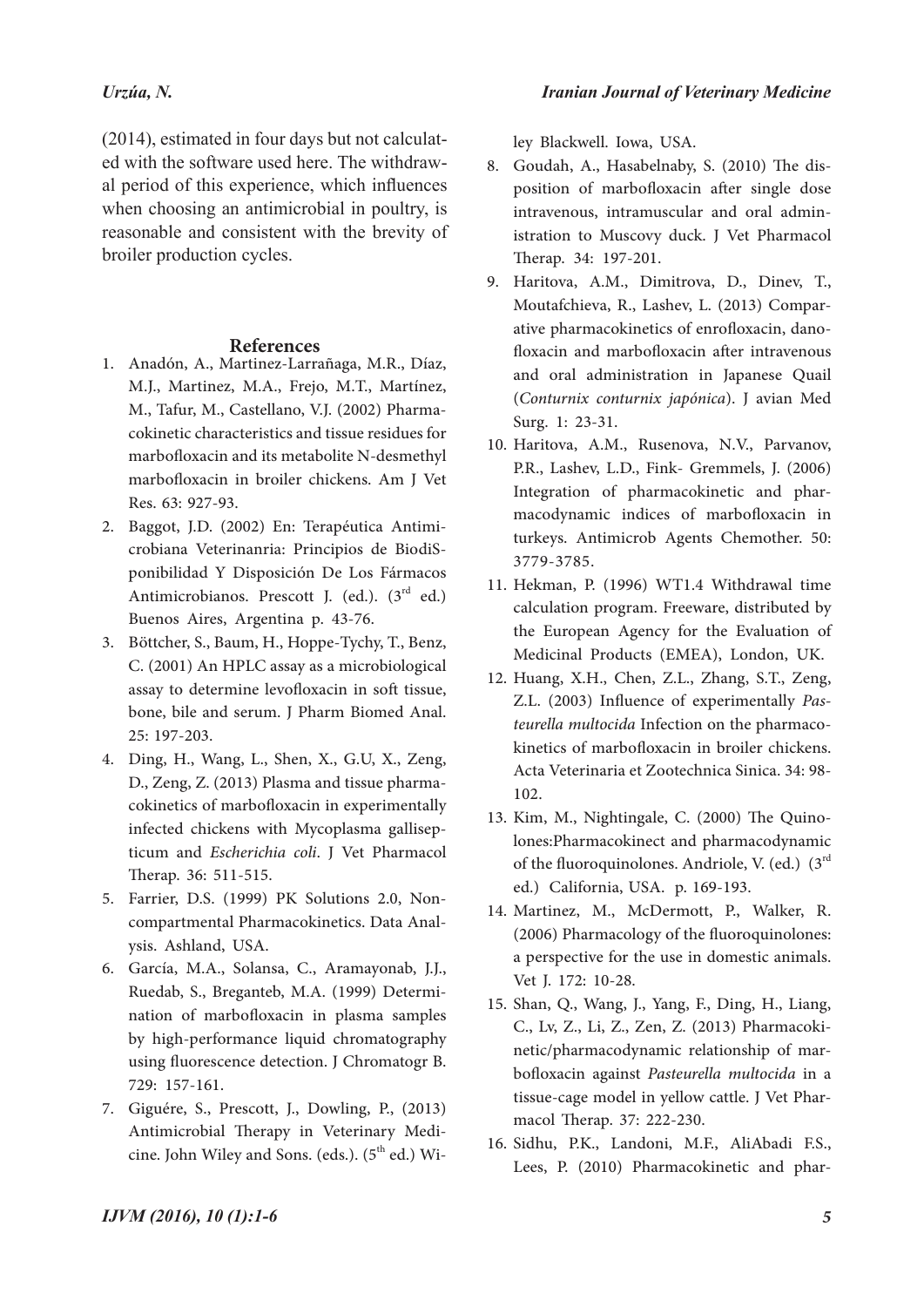macodynamic modelling of marbofloxacin administered alone and in combination with tolfenamic acid in goats. Vet J. 184: 219-229.

- 17. Spreng, M., Deleforge, J., Thomas, V., Bois-<br>ram\_e, B., Drugeon, H. (1995) Antibacterial activity of marbofloxacin. A new fluoroquino- lone for veterinary use against canine and fe- line isolates. J Vet Pharmacol Therap. 18: 284- 289.
- 18. Thomas, E., Caldow G.L., Borell, D., Davot J.L (2001) A field comparison of the efficacy and tolerance of marbofloxacin in the treatment of bovine respiratory disease. J Ve Pharmacol Therap. 24: 353-358.
- Thomas, E., Grandemange, E., Pommier, P., 19. Wessel-Robert, S., Davot, J.L (2000) Field evaluation of efficacy and tolerance of a 2% marbofloxacin injectable solution for the treat-<br>ment of respiratory disease in fattening pigs. Vet Q. 22: 131-135.
- 20. Toutain, P., Bousquet-Mélou, A. (2004) Bio-<br>availability and its assessment. J Vet Pharma-<br>col Therap. 27: 455-466.
- 21. Yang, F., Yang, Y.R., Wang, L., Huang, X.H., Qiao, G., Zeng, Z.L. (2014) Estimating mar- bofloxacin withdrawal time in broiler chickens using a population physiologically based phar- macokinetics model. J Vet Pharmacol Therap. 37: 579-588.
- 22. Yuan, L.G., Wang, R., Sun, L.H., Luo, X.Y., Sun, J., Fang, B.H., Liu, Y.H. (2011) Pharma- cokinetics of marbofloxacin in Muscovy ducks (*Carina moschata*). J Vet Pharmacol Therap. 30: 10-15.